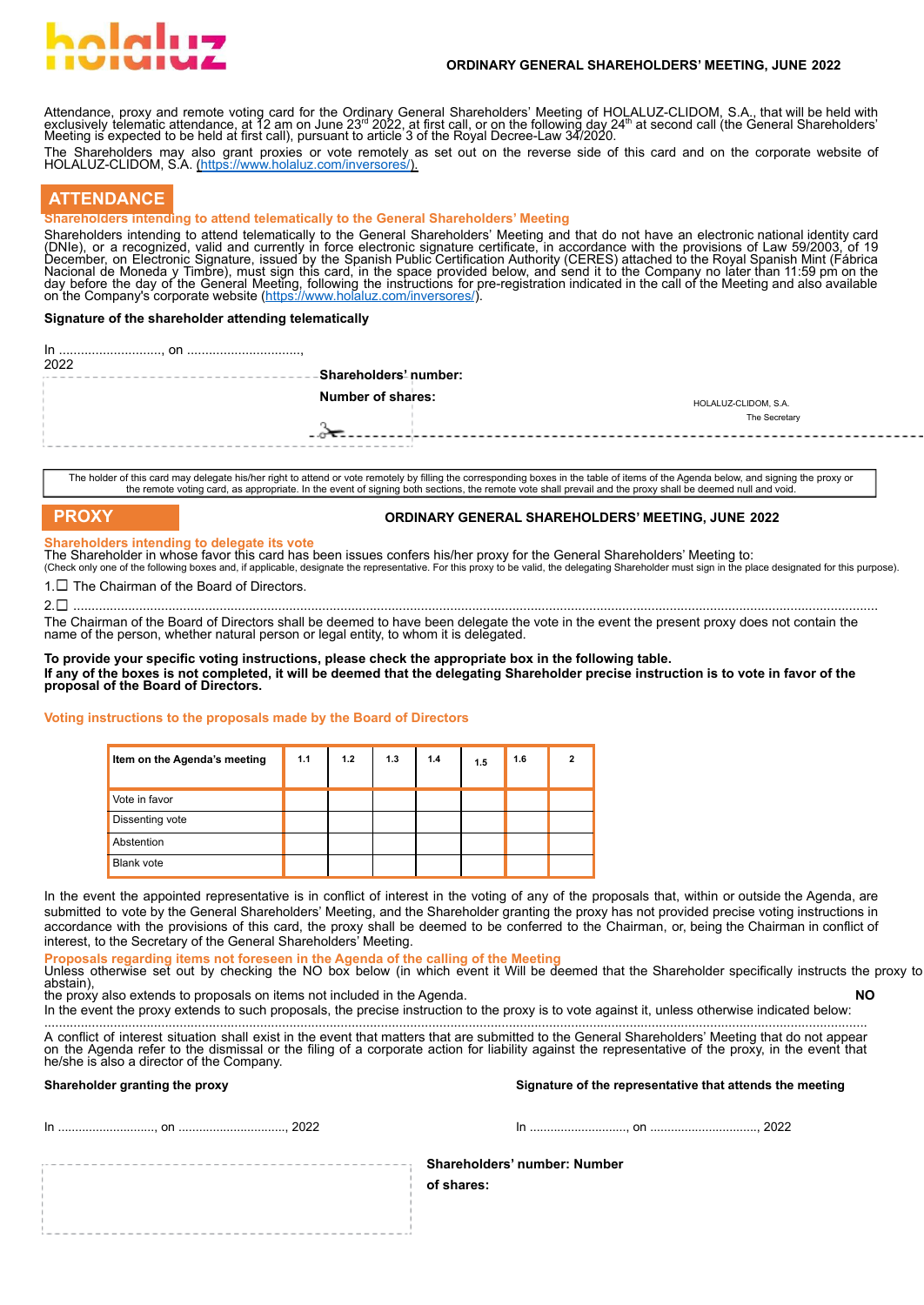#### **RIGHT OF ATTENDANCE**

Shareholders holding one or more shares registered in the Accounting Register ("*Registro Contable*") at least 5 days prior to the date of the General Shareholders' Meeting are entitled to attend the Meeting.

#### **SHAREHOLDERS INTENDING TO DELEGATE ITS VOTE**

In the event the Shareholder does not intend to attend the Meeting, he/she may grant a proxy to any other person, natural or legal. To do so, he/she must complete the proxy card on the front and sign it in the space provided for such purpose. Whoever represents him/her at the meeting must also sign the proxy. The proxy may be sent to the Company by post or courier to its registered office, in accordance with the provisions of the Bylaws and the Rules of the General Shareholders' Meeting ("*Reglamento de la Junta General*"). Likewise, the rules included on the calling of the Meeting and on the corporate website of HOLALUZ-CLIDOM, S.A. must also be followed [\(https://www.holaluz.com/inversores/](https://www.holaluz.com/inversores/)).

#### **SHAREHOLDERS INTENDING TO VOTE REMOTELY**

In the event the Shareholder does not intend to attend and does not wish to delegate his right to attend, he/she may cast his/her vote remotely. To do so, he/she must fill in the blanks in the remote voting area below and sign it in the place provided for such purpose. The Shareholder casting an absentee vote shall be deemed to be present for the purposes of the constitution of the General Shareholders' Meeting. The vote may be sent to the Company by postal mail, in accordance with the provisions of the Bylaws and the Rules of the General Shareholders' Meeting ("*Reglamento de la Junta General*"). Likewise, the rules included in the calling of the meeting and on the corporate website of HOLALUZ-CLIDOM, S.A. [\(https://www.holaluz.com/inversores/](https://www.holaluz.com/inversores/)) must be complied with. In case of signature of both the proxy and the remote voting sections, the remote vote Will prevail and the proxy will be deemed null and void.

#### **PROXY AND REMOTE VOTING PRIOR TO THE MEETING BY TELEMATIC MEANS**

Shareholders may also grant proxies, as well as vote to the ítems on the Agenda of the Meeting by electronic means, in accordance with the provisions of the Bylaws and the Rules of the General Shareholders' Meeting ("*Reglamento de la Junta General*"). For this purpose, the rules included in the calling of the Meeting and on the corporate website of HOLALUZ-CLIDOM, S.A. (<https://www.holaluz.com/inversores/>) must be followed.

ڃح⊙.

# **REMOTE VOTING ORDINARY GENERAL SHAREHOLDERS' MEETING, JUNE 2022**

#### **Shareholders intending to vote remotely**

If, prior to the holding of the General Shareholders' Meeting, the Shareholder intends to vote remotely, he/she must mark the corresponding box in the table below, depending on the direction of his/her vote or abstention. Remote voting will not be available for any potential proposals that are not included in the Agenda of the Meeting. If, in relation to any of the items on the Agenda, he/she does not mark any of the boxes provided for this purpose, it shall be understood that he/she votes in favor of the proposal. In any case, in addition to the provisions of the Law, the Bylaws and the Rules of the General Shareholders' Meeting ("*Reglamento de la Junta General*"), the rules included in the calling of the meeting and on the corporate website of HOLALUZ-CLIDOM, S.A. [\(https://www.holaluz.com/inversores/\)](https://www.holaluz.com/inversores/) must be complied with.

#### **Voting instructions to the proposals made by the Board of Directors**

| Item on the Agenda's meeting | 1.1 | 1.2 | 1.3 | 1.4 | 1.5 | 1.6 |  |
|------------------------------|-----|-----|-----|-----|-----|-----|--|
| Vote in favor                |     |     |     |     |     |     |  |
| Dissenting vote              |     |     |     |     |     |     |  |
| Abstention                   |     |     |     |     |     |     |  |
| <b>Blank vote</b>            |     |     |     |     |     |     |  |

The Shareholder voting remotely shall be deemed to be present in the Meeting for the purposes of constitution of the General Shareholders' Meeting.

#### **REMOTE VOTING**

#### **Signature of the Shareholder that votes remotely**

In ............................, on ..............................., 2022

**Shareholders' number: Number**

#### **of shares:**

**AGENDA OF THE MEETING** Pursuant to the provisions of Article 186 of the Spanish Companies Act, the Agenda of the Ordinary General Shareholders' Meeting of HOLALUZ-CLIDOM,<br>S.A., to be held at first call on June 23ª 2022 or, if applicable, at seco

#### **PERSONAL DATA PROTECTION**

The personal data that is included in this attendance card and the personal data provided at the General Shareholders' Meeting will be processed under the experission of the experission of the experission of the experissio